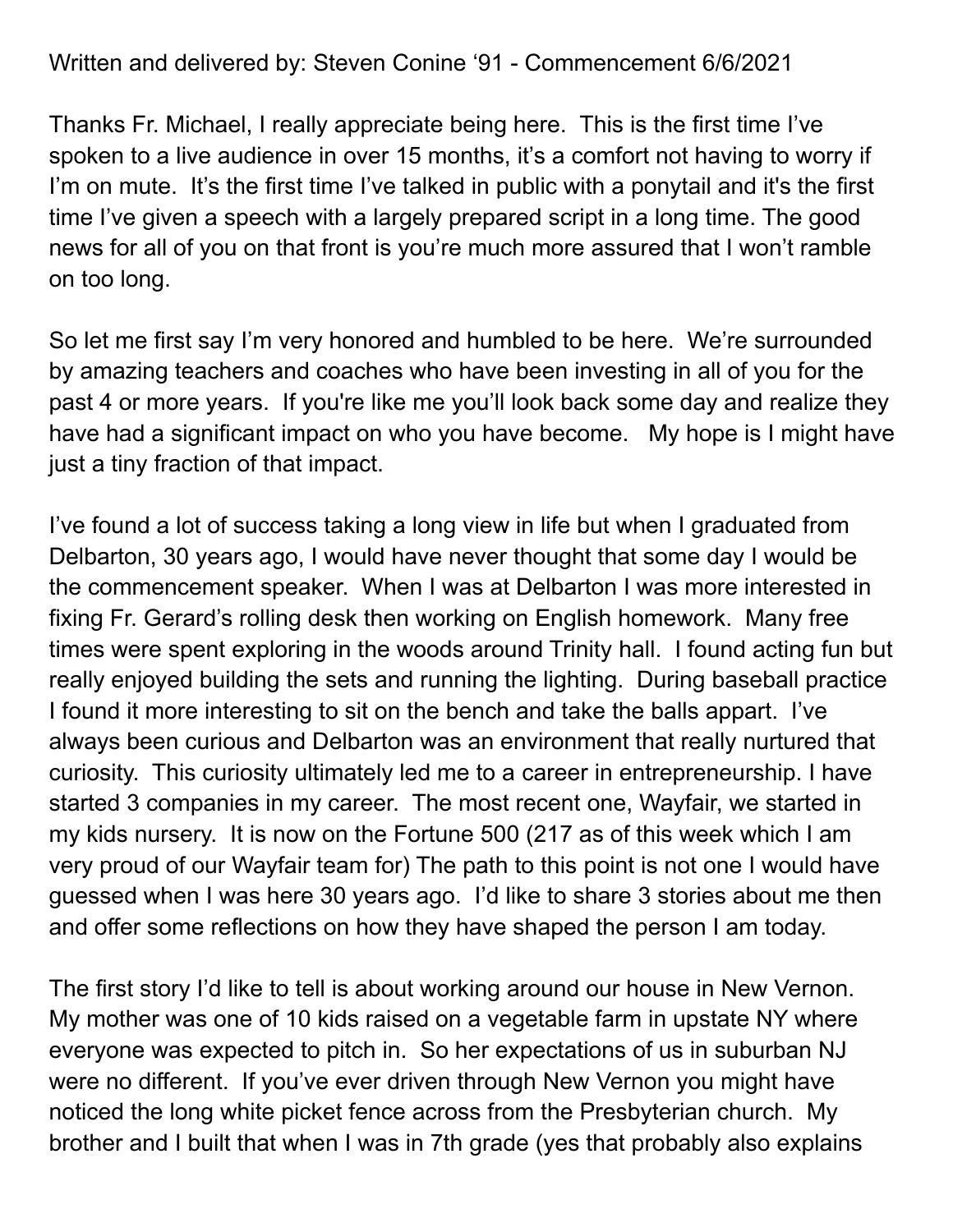why it's not that straight, serves my mom right for using child labor, might also explain why I got a D in Latin that year, I was busy building a fence). As a kid we were blissfully unaware of what we were embarking on. We spent countless weekends nailing, assembling and painting, by the time we were done with what must be like 100 sections we were real fencing pros. My reflection on this story is that we all face long hard challenges as we go through life. It's good to take a long view but as you tackle those challenges take it one section at a time, improve as you go and you'll eventually be a pro.

In the same vein I'm fascinated by calculating the time people spend doing small things. For example we currently employ over 15k people at Wayfair, many have to take an elevator to get into our office. If I assume 10k people are on an elevator 2 minutes/day then I'm effectively employing 44 to do nothing but ride an elevator for their career. Small things add up, always be looking for ways to improve.

The next story I've got is about jobs I had when I was your age. While I was at Delbarton my father worked at Merrill Lynch. He got me an internship with Merrill for a couple of summers so I got to wear a suit every day, answer phones, do filing and build Excel spreadsheets. It felt like an important job at the time. My mother during that time started a retail store down on Rt 202 called the Garden Cottage, by the way my sister still runs. I was shopping there yesterday. They have great products, maybe check it out after this :), I also worked there. Similar to experiences I'd had working on a vegetable farm, this work was dramatically different from the banking experience. I used to do a lot of deliveries in this area. I imagine some of your grandparents would probably find it funny to think that the founder of Wayfair might have delivered their concrete patio set back in the 90's. When I was young I thought working in money management might be the career for me, but having tried it I found I was equally as happy delivering concrete patio sets, this opened my mind to alternative options. My reflection on this story is simple, try different jobs while you are young. In my case entrepreneurship was not generally considered a career when I was a kid. It was a path I discovered was right for me by wandering down a bunch of wrong paths. The universe will push you to be average and follow the beaten path. It will feel like the safe and more comfortable choice. If you only follow the beaten path you might never get lost but you'll also never find shortcuts to things you love.